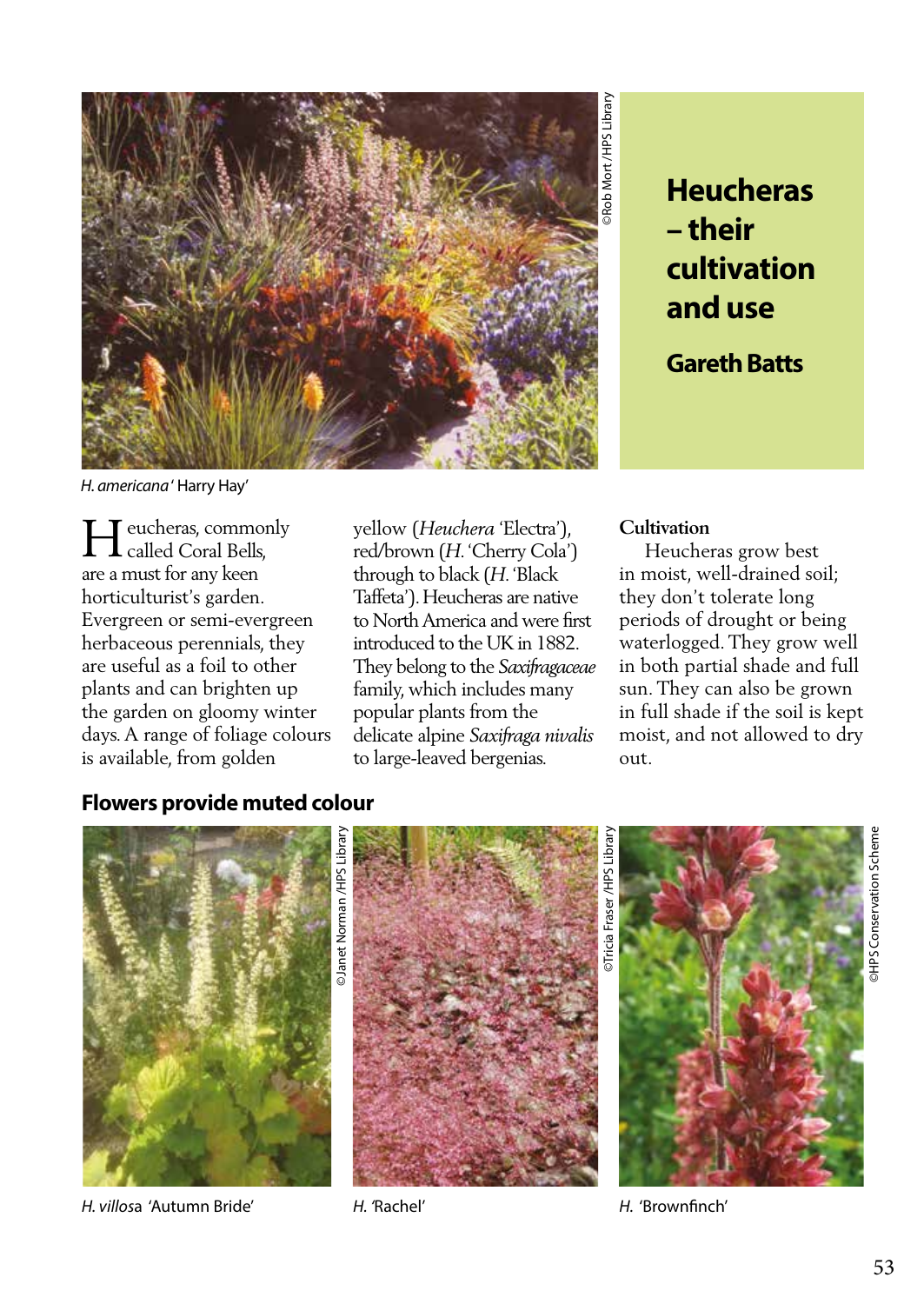## **A wide range of foliage colour**



*H.* 'Brownfinch'



*H.* 'Venus'



 Heucheras can also be grown in containers. I make sure that the container is wide enough for the plant to spread out, so I get a few years out of the display before it outgrows the pot. Again, make sure the



*H.* Crème Brûlée *H.* 'Amber Waves'

soil is free draining and kept moist.

 Propagation is straightforward, either with seed or by division. I prefer division as the new plants will be true to type, without the risk of reversion. When I'm buying plants I always look for good deals. It's worth looking out for heucheras on the bargain stand as they are easy to divide and, within a few months, you can have a number of smaller plants grown from your original stock plant. I have found that a 1L pot of *Heuchera* can make on average 3 divisions producing three healthy plants for the garden within a season.

 The best time to divide heucheras is early spring. I tend to do this in March, just before the plant starts to put on growth. It's not advisable to divide the plants in the summer because water loss is much more rapid when they are producing flowers and new leaves, coupled with increased temperatures and less rain. The latest I would advise you to divide them would be early May, because it is still cool enough at night to slow down water loss, giving the plant a fighting chance to survive.

 Whether buying heucheras or growing them at home it is worth looking out for pests. Unfortunately heucheras are susceptible to vine weevils: the adult weevil eats the leaves, but this isn't usually as damaging to the plant as the white grubs which eat the roots and the base of the plant, causing it to die. Often the first sign of vine weevils is the leaves beginning to wilt and then starting to rot. To check for vine weevils before you buy, gently lift the plant out of the pot to look for any grubs in the soil, and examine the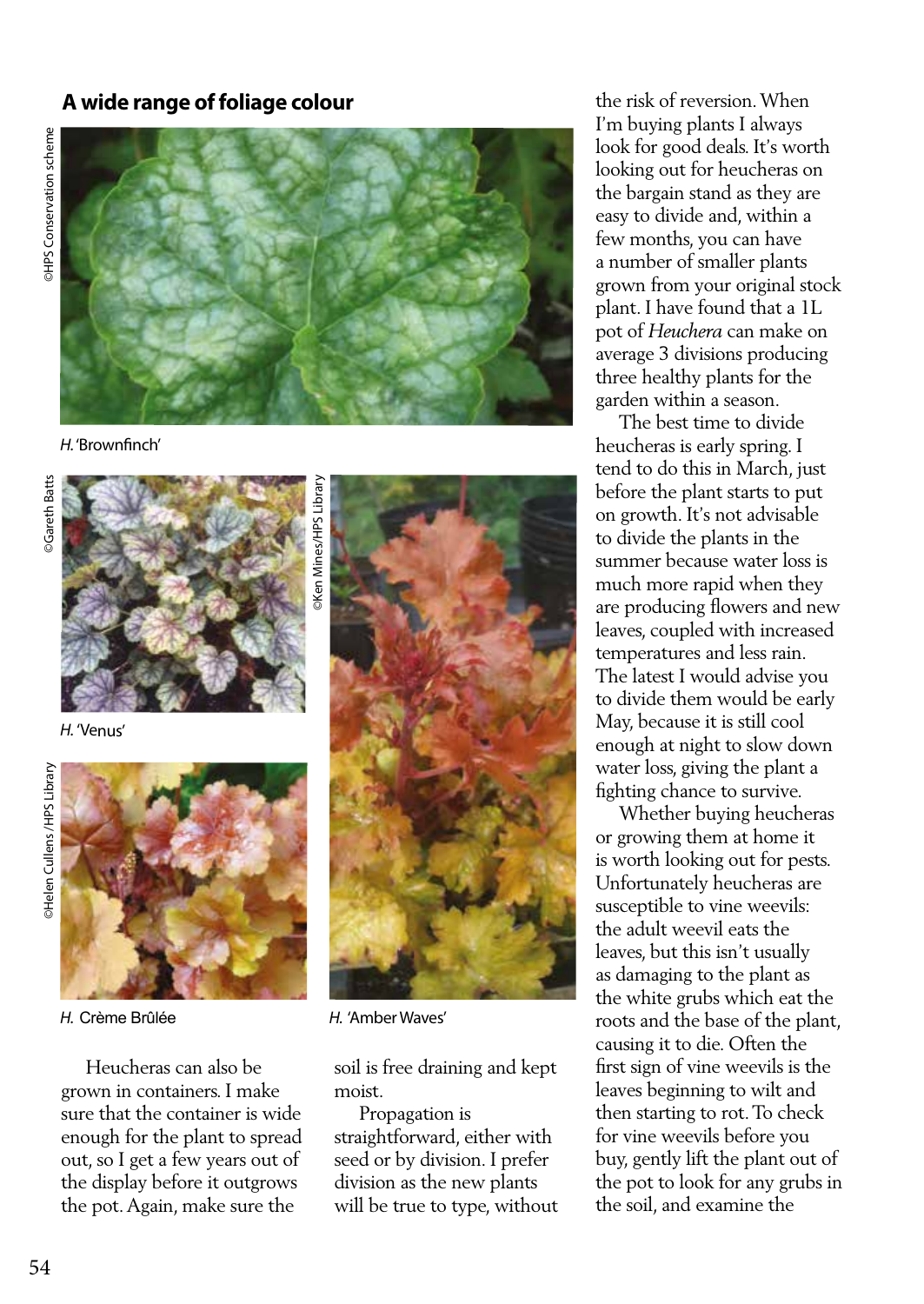base of the plant and the leaves for any damage; if there are no signs of grubs or damage it is likely the plant will thrive.

 If you suspect vine weevil is attacking the heucheras in your garden you could consider using a biological control – nematodes. Follow the manufacture's instructions carefully regarding the necessary temperature, and apply the solution before the grubs become too big for the microscopic parasite to work best.

#### **Use in garden design**

 It is hard to find a herbaceous border that has not at least one cultivar of *Heuchera* within it. With their heart-shaped lobed leaves, available in a wide variety of colours, it is hard to resist them. They are grown primarily for their foliage as, compared to their leaves, the flowers are generally small and pale in colour. The boldness of the leaf colour outshines the flowers, however with the vertical flower-spikes heucheras make a two-tier contribution to the structure of the border.

 Over the last few years I've seen in large parks and gardens a shift from the use of winter/ summer temporary bedding plants to more permanent structural plants. Rather than the traditional violas, petunias, wallflowers, salvias and marigolds, which can be expensive to buy or grow and to maintain, they are slowly changing over to perennial, allyear-round planting, which of course includes heucheras.

In most areas of the southern and south-eastern UK they can give instant and continuous colour, and when dead-headed correctly they can flower a number of times throughout the year. In more northern parts of country they may die down in winter; however, I know places in North Wales and southern Scotland where in recent mild winters they are still in leaf in mid-December. They are hardy plants which can withstand typical British winters, and tolerate long spells of hot weather more effectively than other bedding plants. Also heucheras form clumps, making weed control somewhat easier than smaller seasonal bedding.

 Another reason for many large gardens and local authorities changing over to more permanent bedding schemes is the cost of maintenance. Twice a year traditional bedding plants have to be dug up and disposed of, the bed dug over and all weeds removed. During summer months watering will be needed. With perennial planting, of which heucheras are a good example, the bed is dug once and as the plants mature they cover the soil, suppressing most weeds and minimising the loss of moisture in the soil.

 For flower-power, a notable cultivar is *H*. 'Chocolate Ruffles' with pale pink flowers. The top surfaces of the leaves are purple, but the undersides are like dark chocolate in colour.



*H. '*Chocolate Ruffles'



*H.* 'Purple Petticoats'



*H.* 'Crimson Curls'



*H.* 'Mocha'